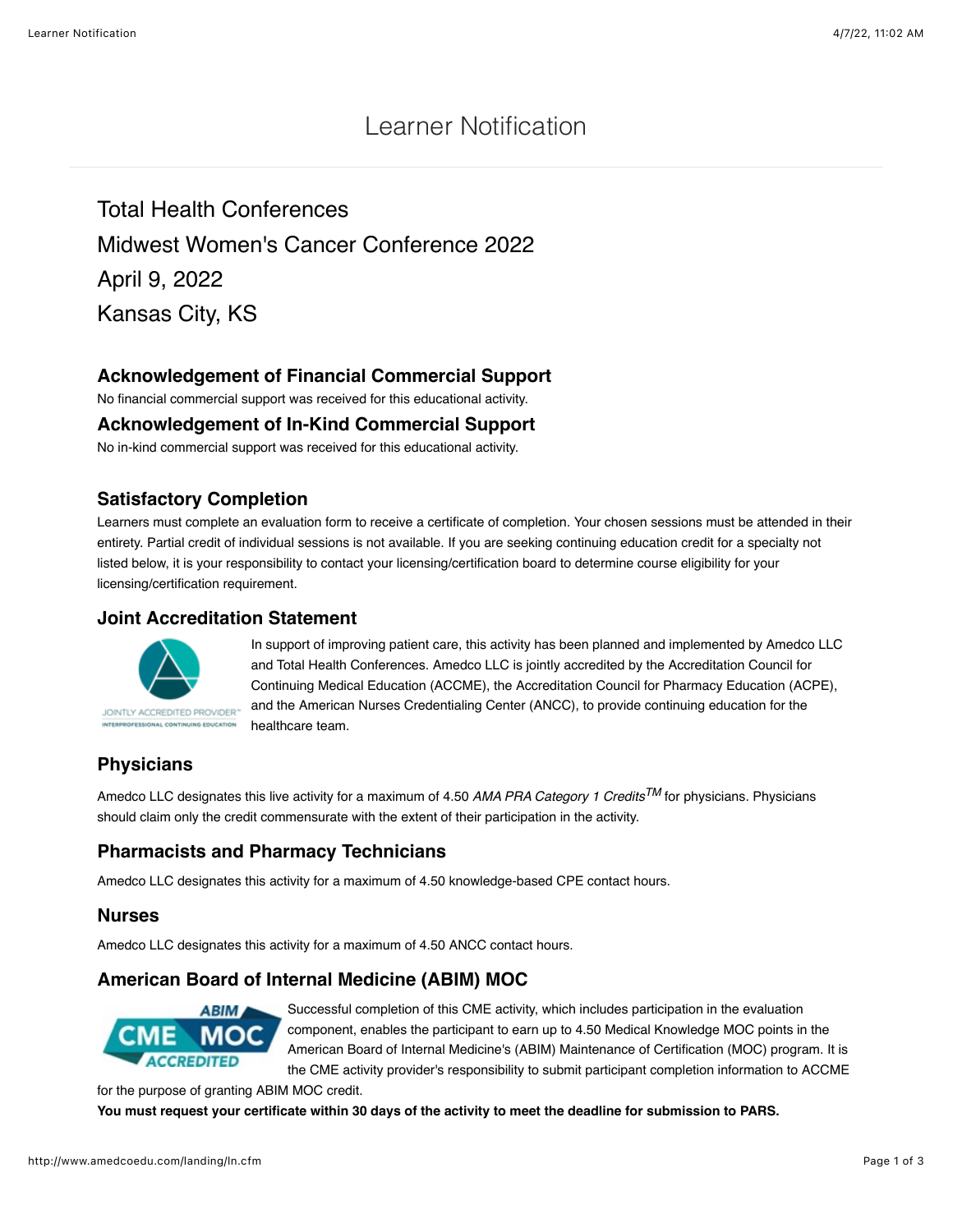## **Objectives - After Attending This Program You Should Be Able To**

- 1. Understand new strategies in screening and prevention, especially in at-risk populations.
- 2. Evaluate new and emerging treatment strategies in breast and gynecological cancers
- 3. Discuss the roles of the nurse and advanced practitioner in the continuum of care for the patient

### **Disclosure of Conflict of Interest**

The following table of disclosure information is provided to learners and contains the relevant financial relationships that each individual in a position to control the content disclosed to Amedco. All of these relationships were treated as a conflict of interest, and have been resolved. (C7 SCS 6.1-6.2, 6.5)

All individuals in a position to control the content of CE are listed in the program book. If their name is not listed below, they disclosed that they had no financial relationships with a commercial interest.

| <b>Name</b>                  | <b>Commercial Interest: Relationship</b>                                      |
|------------------------------|-------------------------------------------------------------------------------|
| Jodie Barr                   | <b>NA</b>                                                                     |
| Sarah Dominguez              | <b>NA</b>                                                                     |
| Meagan Dwyer                 | <b>NA</b>                                                                     |
| Meredith Gray                | <b>NA</b>                                                                     |
| Andrea Jewell                | <b>NA</b>                                                                     |
| Jennifer Klemp               | National Cancer Institute: Research Grant Overall Principal Investigator      |
|                              | Pfizer, Astra Zeneca: Consultant                                              |
|                              | Pfizer, Astra Zeneca: Speakers Bureau                                         |
|                              | Cancer Survivorship Training, Inc:Stock Shareholder                           |
|                              | Cancer Resource Partners, LLC: Principal                                      |
|                              | University of Kansas Cancer Center, Caris Lifesciences: Employee              |
| Reshma Mahtani               | Agendia, Amgen, Astra Zeneca, Biotheranotics, Daiichi, Eisai, Genentech,      |
|                              | Immunomedics, Lilly, Merck, Novartis, Pfizer, Puma, SeaGen, Sanofi:Consultant |
| Jennifer McAllaster          | <b>NA</b>                                                                     |
| <b>Katherine Nelson</b>      | <b>NA</b>                                                                     |
| Lauren Nye                   | <b>NA</b>                                                                     |
| Anne O'Dea                   | Novartis, PUMA Biotechnology, Pfizer, Astra Zeneca, Daiichi Sankyo, Seattle   |
|                              | Genetics:Consultant                                                           |
| Danielle Rudder              | <b>NA</b>                                                                     |
| Lori Spoozak                 | <b>NA</b>                                                                     |
| Patty Tenofsky               | <b>NA</b>                                                                     |
| <b>Brigette Tippin Davis</b> | Ambry Genetics: Employee                                                      |
| amy velasquez                | <b>NA</b>                                                                     |
| Kimberly Wallace-Young       | NA.                                                                           |
| Onalisa Winblad              | <b>NA</b>                                                                     |
| Courtney Younglove           | <b>NA</b>                                                                     |

## **How to Get Your Certificate**

- 1. Click on the **[Midwest Women's Cancer Conference 2022](http://workshop-evaluator.herokuapp.com/evaluation/10556)** link.
- 2. For ABIM MOC click on the [Midwest Women's Cancer Conference 2022 ABIM MOC](http://amedcoedu.com/esystems/quiz/quiz.cfm?QuizNum=3801) link
- 3. Evaluate the meeting.
- 4. Print, download, or save your certificate for your records.